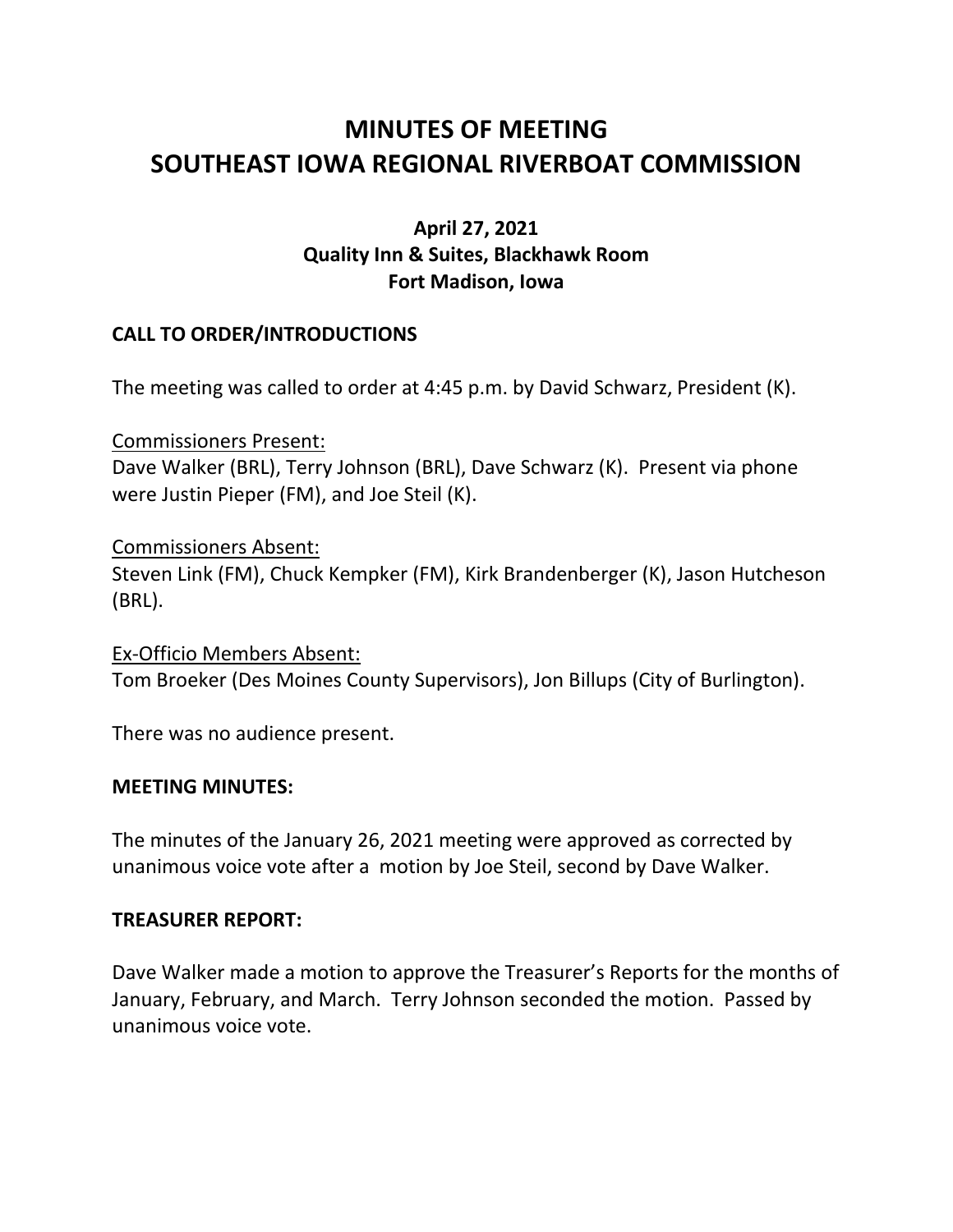# **CATFISH BEND CASIONS L.C. REPORT:**

Rob Higgins, General Manager, reported:

- The hours of operation continue to be 10 a.m. to 2 a.m.
- The casino has been approved for use of 100% of all gaming positions
- The use of masks is encouraged and the casino continues to follow other protocols.
- Severe weather in February impacted revenues by there has been some recovery. March 2021 numbers were very encouraging and April is holding strong.
- The Pzazz Hotel remodeling is progressing.
- The bowling tournament has three weeks remaining.
- No decision on the reopening of the poker room.

## **GENERAL BUSINESS:**

Dave Schwarz reported that letters of appointment for all commissioners have been received.

Justin Pieper and Rob Higgins attended the IRGC meeting at Prairie Meadows. SIRRC received very positive comments from the Commission.

The annual audit for SIRRC has been completed and the accountant has been paid.

Discussion of replacement of legal counsel was discussed and tabled. Updates/revisions to the SIRRC bylaws until new counsel has been retained.

## **ADJOURNMENT:**

Joe Steil made a motion to adjourn, second by Dave Walker. The motion passed with unanimous voice vote. The meeting was adjourned at 5:20 p.m. The next meeting is scheduled for July 27, 2021. The location and time will be announced.